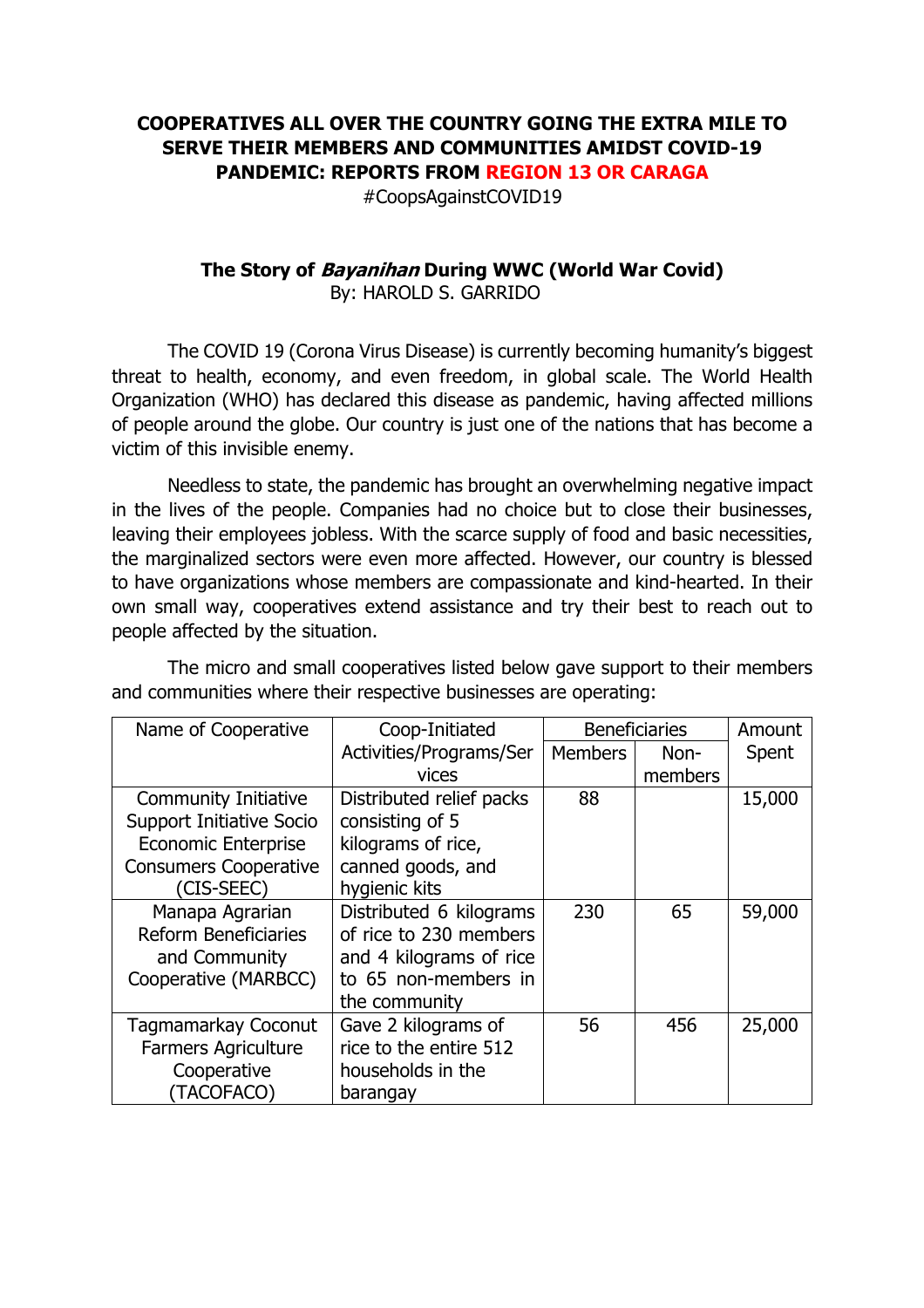

**Community Initiative Support-Socio Economic Enterprise (CIS-SEEC)** is a consumers cooperative, with registered address at Brgy. Sacol, Buenavista, Agusan del Norte. It is a relatively new cooperative, having been registered only last November 2019. The cooperative's main business is merchandising/retailing. Despite being new and classified as a micro cooperative, it did not hesitate to help members affected by the lockdown. The CIS-SEEC conducted bayanihan activity and distributed relief packs last March 25, 2020.



The **Manapa Agrarian Reform Beneficiaries and Community Cooperative (MARBCC**) is a farmers cooperative, organized by the farming community of Km. 12, Purok-5, Brgy. Manapa, Buenavista, Agusan del Norte. This cooperative ventures on lending, consumer store, merchandising/retailing, and lumpia/meat processing. Despite being part of the marginalized sector, the coop allocated P 59,000.00 as donation to the heavily affected members and nonmembers. The cooperative was classified last year from micro to small when its assets exceeded 3 million pesos.